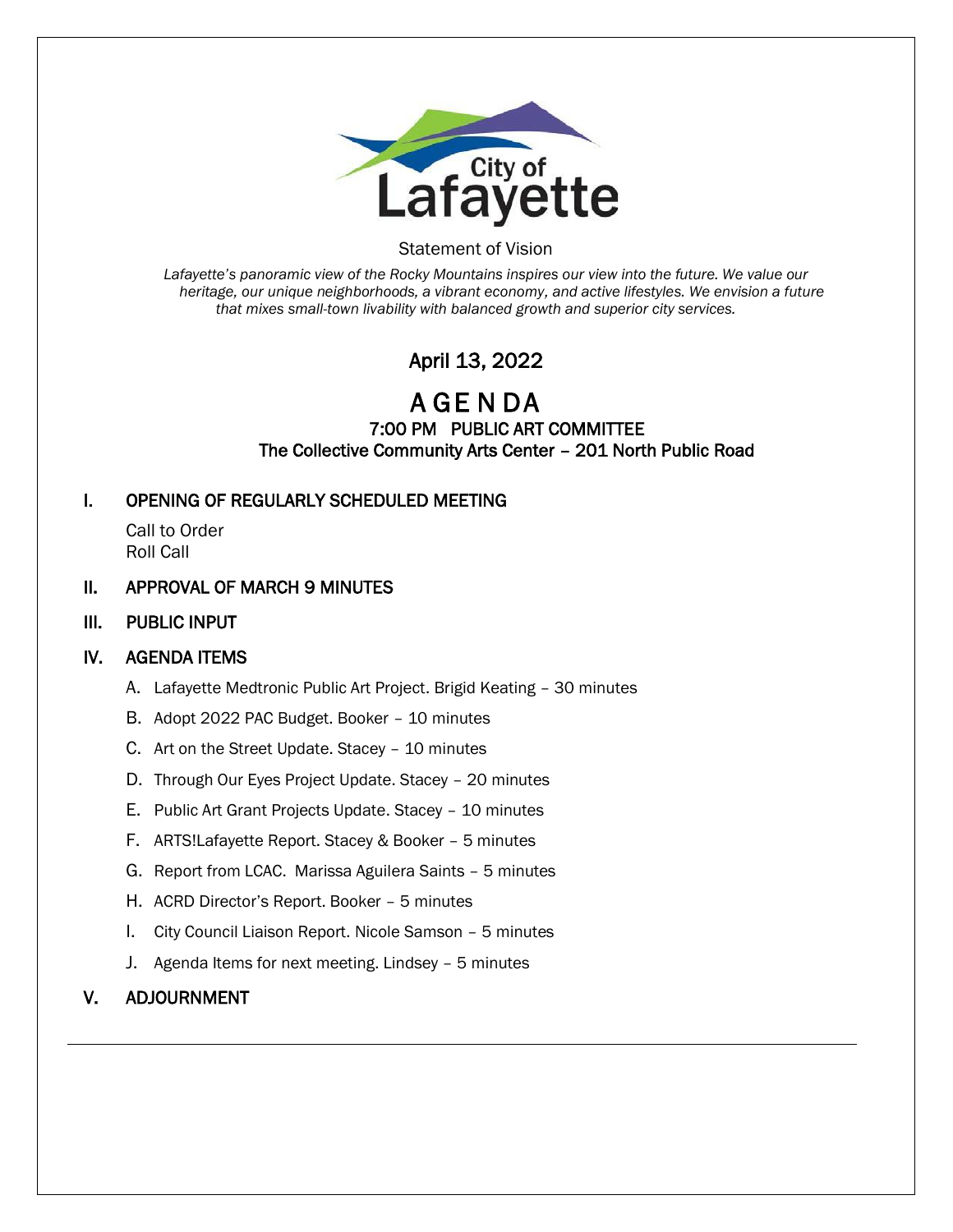



| <b>MEETING:</b>     | April 13, 2022 Public Art Committee Meeting                            |
|---------------------|------------------------------------------------------------------------|
| <b>PROJECT:</b>     | Lafayette & Medtronic Public Art Project                               |
| <b>PREPARED BY:</b> | Brigid Keating, City of Lafayette, Director of Economic Development    |
|                     | Susan Booker, City of Lafayette, Director of Arts & Cultural Resources |
|                     | Stacey Bernstein, City of Lafayette, Public Art Coordinator            |

### Executive Summary

The Advisory Committee for the Lafayette & Medtronic Public Art Project is pleased to present the proposal of "Leaf Riders" by Robert Tully and Sarah Ortegon for a new gateway art piece at the southern gateway of Lafayette. The Advisory Committee is seeking the Public Art Committee's approval for this proposal as per the [Municipal Code Chapter 28](https://library.municode.com/co/lafayette/codes/code_of_ordinances?nodeId=COOR_CH28CODE_ARTIVPUAR) – [Community Development, Sec. 28-36](https://library.municode.com/co/lafayette/codes/code_of_ordinances?nodeId=COOR_CH28CODE_ARTIVPUAR) – Artwork and site selection.

### Background Information

A global leader in medical technology, Medtronic is constructing a new 42-acre campus in the City of Lafayette at the corner of Northwest Parkway and Highway 287. As per the municipal code, one percent (1%) of the site must be dedicated to public art or pay a cashin-lieu fee. Accordingly, the minimum value of the public art piece or cash-in-lieu must be \$30,000 (\$0.05/building square feet).

Understanding this is a southern gateway into the City, Medtronic decided to increase their Public Art commitment to \$150,000, well above the minimum requirement. In response, the City of Lafayette will be matching their commitment for a total Public Art Budget of \$300,000. This budget is for a new public artwork rather than a cash-in-lieu fee.

#### Advisory Committee and Selection Process

To oversee the public art selection process, an Advisory Committee was formed with representatives from the Public Art Commission, Medtronic, City of Lafayette, and the community. The Advisory Committee oversaw the procurement and selection process to ensure an inclusive, intentional, and transparent process.

The Advisory Committee released a Request for Qualifications in September 2021 and received 148 submissions nationally. The Advisory Committee completed a ranking sheet and then invited 17 artists to submit conceptual proposals in November 2021. Late 2021, the Advisory Committee completed a ranking sheet and shortlisted three final proposals. These finalists were asked to further develop their proposals with additional detail.

Before selecting the final art piece, the Advisory Committee launched a Lafayette Listens page in March 2022 for community feedback via survey. The Advisory Committee received 464 survey submissions.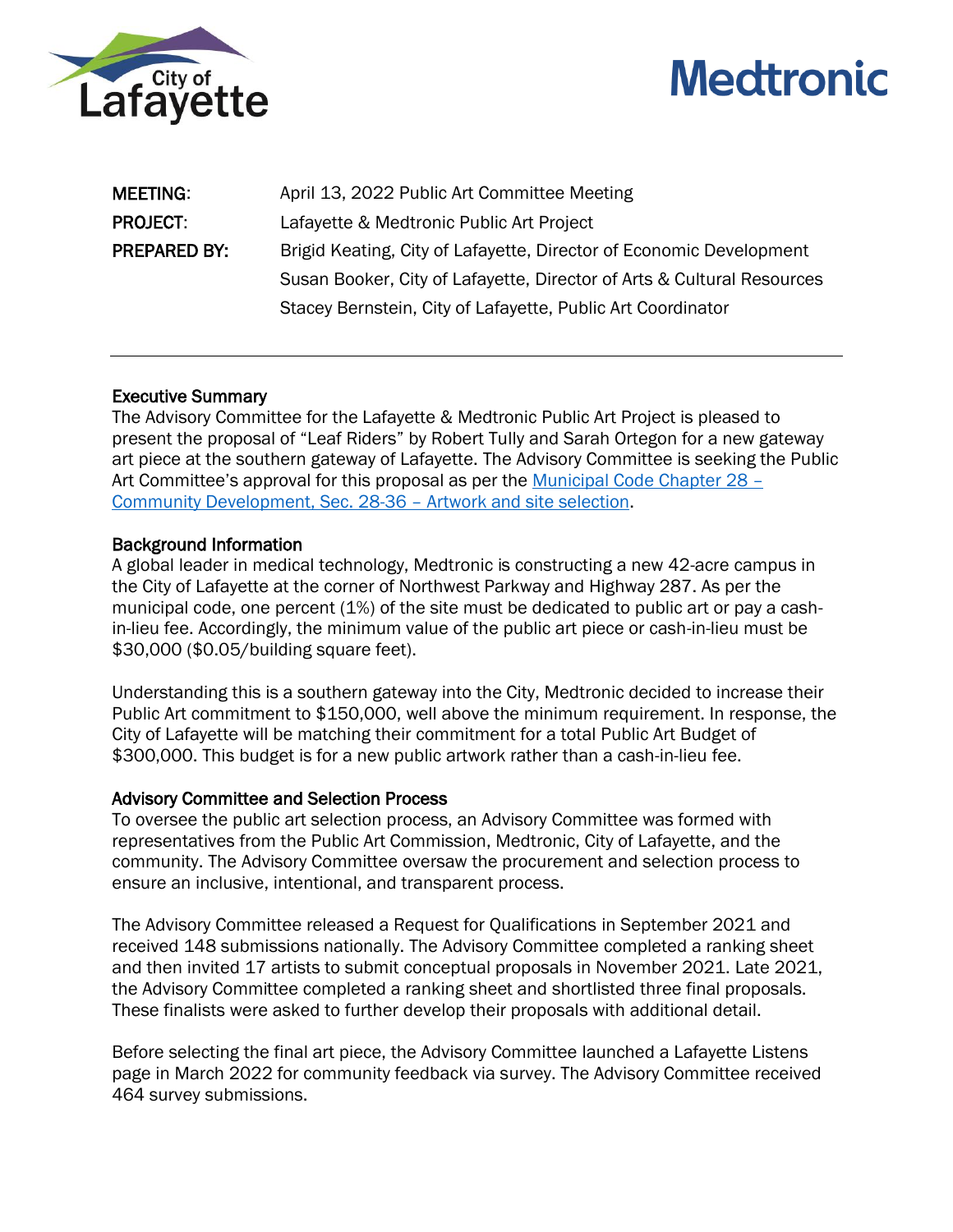In April 2022, the Advisory Committee reviewed the final three proposals considering the project goals, feasibility, maintenance requirements, budget, schedule, artist references, and community feedback. A final ranking sheet was completed in which the Advisory Committee selected Leaf Riders by Robert Tully and Sarah Ortegon as the proposed artwork for the Medtronic campus.

# Leaf Riders by Robert Tully and Sarah Ortegon

Please review the proposal documents in the attachments for further details on the art piece.

# Public Art Committee Artwork and Site Selection Factors

The Advisory Committee has reviewed the Public Art Committee's review factors for proposed artwork as per Chapter 28 – Community Development, Sec. 28-36 – Artwork and site selection; and believes the proposed art piece aligns with the criteria. This includes the following:

### *Proposed Artwork*

### *Compatibility of the design with the immediate environment of the site*

The proposed artwork [location](https://cityoflafayettee-my.sharepoint.com/personal/brigid_keating_lafayetteco_gov/_layouts/15/onedrive.aspx?id=%2Fpersonal%2Fbrigid%5Fkeating%5Flafayetteco%5Fgov%2FDocuments%2FShared%20Files%2FLafayette%20Listens%20for%20Medtronic%2FArt%20Location%2Ejpg&parent=%2Fpersonal%2Fbrigid%5Fkeating%5Flafayetteco%5Fgov%2FDocuments%2FShared%20Files%2FLafayette%20Listens%20for%20Medtronic&ga=1) will be along Highway 287 on the Medtronic campus. This site was chosen as drivers will be able to view the art piece entering or leaving the city at the southern gateway. Pedestrians will be able to view the art piece along a new multimodal path that will be constructed. The linear nature of the piece will be integrated into the landscape.

#### *Appropriateness of the design to the function of the site*

The sculpture, being 38 feet high, would serve as a landmark that fits the size of the landscape and would form a distinctive sense of place. The artwork location has a gradually slopes 8' below grade from Highway 287.

#### *Preservation and integration of natural features for the project*

The artwork will be integrated into the new Medtronic Campus landscape plan which is currently under construction.

# *Appropriateness of the materials and design (texture, color, line, shape and value) to the expression of the artist's concept*

To meet the project's goals, a design was developed that has a warm, welcoming feel, that is unique, and inspiring in its connection between diverse people and nature. It is a colorful sculpture and has a natural feel. The tops of the grasses would be engineered to sway in the wind, so it would have an interactive, intriguing aspect.

#### *Permanence of structural and surface components*

The materials of stainless steel and stone will not need maintenance. The colored stainless will have a permanent Physical Vapor Deposition coating that does not fade or peel.

*Extent to which the work reflects the diverse influences that make the city unique*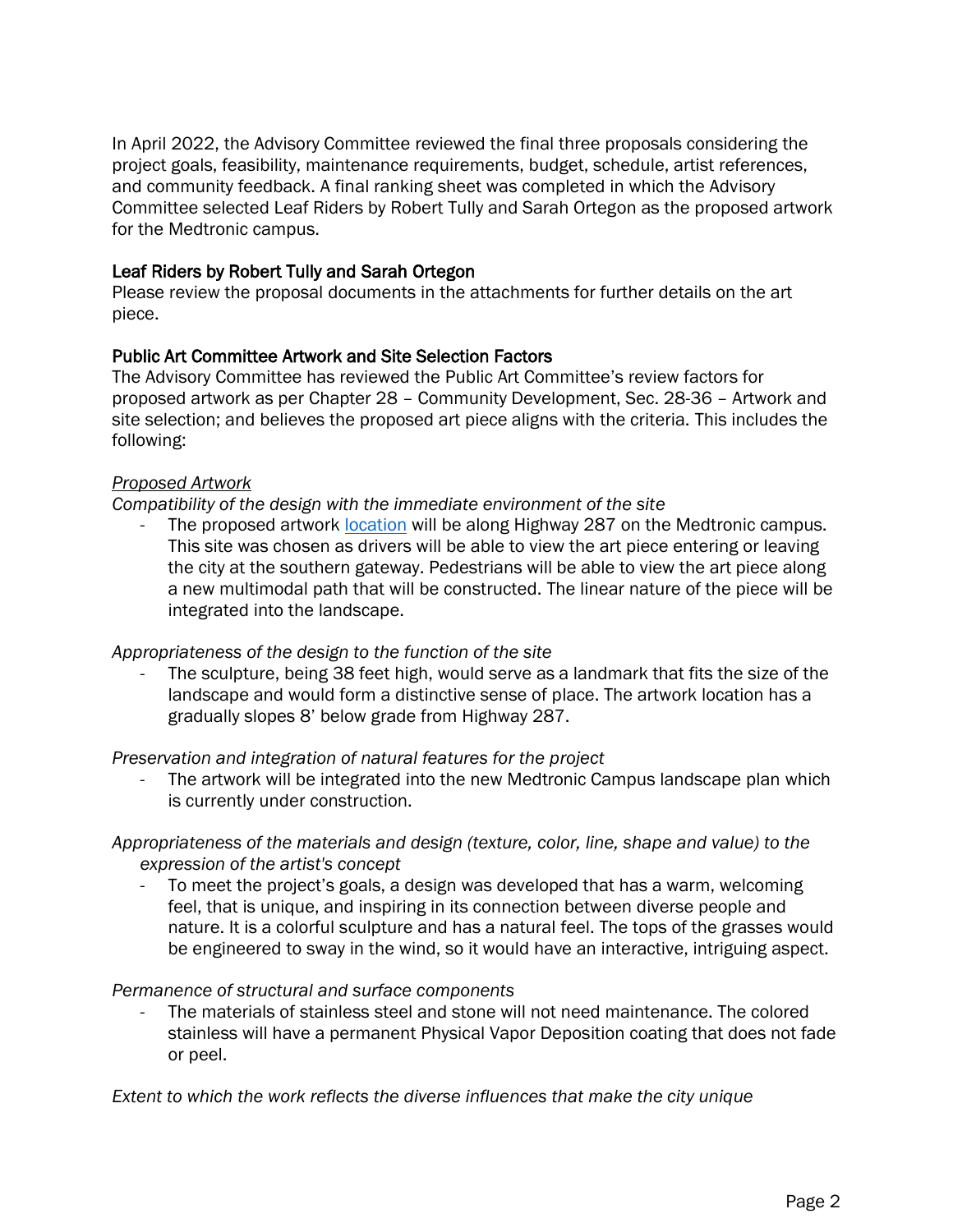The proposed art has two primary inspirations: the diversity of Lafayette's residents and the values of sustainability with nature and imaginative, people-oriented innovation. Other inspirations come from the location--the grassland environment of Lafayette, its agricultural history with wheat and other grains, the historical home of Native Americans and the well-known coal history.

# *Proposed Site for Placement of Artwork*

*Relationship of the site to the artwork in terms of the physical dimensions, social dynamic, local character and surrounding context of the site, existing or planned*

- The Medtronic Campus is currently under construction. This artwork will be integrated into the landscape away from the proposed buildings.
- Medtronic is a firm that emphasizes innovation, technology, and data at the service of people. The use of stainless steel as the dominant material in the sculpture gives a visual connotation of technology and innovation. The art is very people-oriented with the figures—and being on leaves makes it full of imagination. It proposes a compatible fusion of nature, people, and technology.

# *Public safety*

The proposed artwork is designed to discourage climbing. The poles have no hand holds below 12' and most leaves are higher. The stone walls are vertical and are kept at least 6' from poles to not be used as stepping stones. Metal surfaces will be smooth and the stone will be rough but not sharp.

### *Extent to which the site helps to improve the design of an area by emphasizing a particular location through landmarks, gateways and/or linkages to other parts of the community*

The sculpture, being 38 feet high, would serve as a landmark that fits the size of the landscape, would form a distinctive sense of place, and act as a gateway into the southern entrance of Lafayette.

# *Vehicular and pedestrian traffic patterns*

The proposed art piece is on the Medtronic Campus and not within the CDOT right-ofway. Drivers will be able to view the art piece entering or leaving the city at the southern gateway. Pedestrians will be able to view the art piece along a new multimodal path that will be constructed

*Site design including landscaping, drainage, grading, lighting and seating considerations*

- The area will have a native seed standard mix and 3' high shrubs. The artwork location gradually slopes 8' below grade away from Highway 287. There are no anticipated drainage issues.
- Three LED fixtures will illuminate the grasses by aiming at a slant. They will be hooded to not shine light straight upward or side to side where not desired. The stainless steel will have a visible glow with some grasses more illuminated and others fading.
- The wall design will be illuminated with 17 wall lights hooded to not shine above the wall or to the sides. The lights would be located about 2' in front of the wall 5' on center.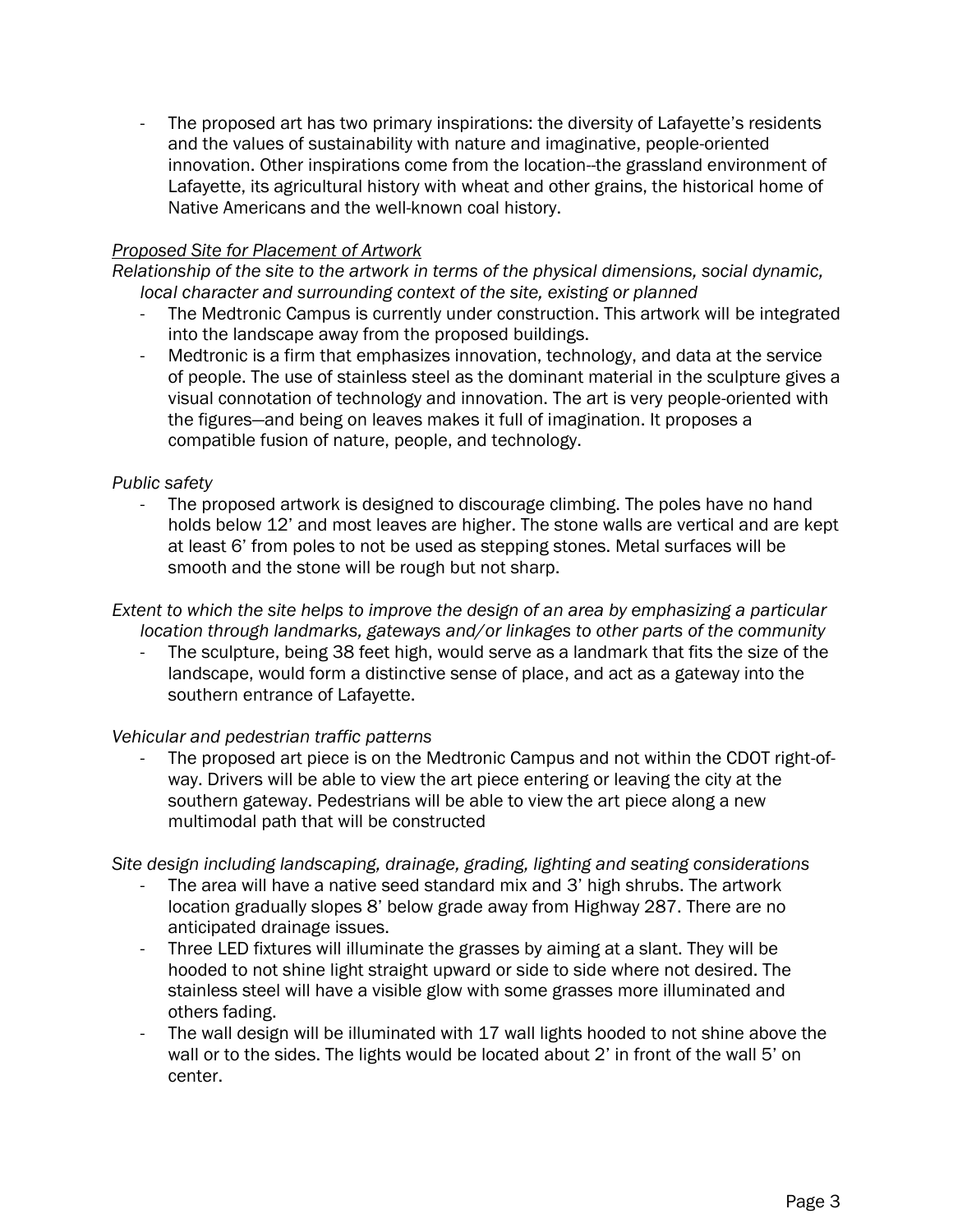The cast human figures will be lit with small LED mono-point lights recessed on the top of leaves

# *Relationship of the proposed artwork to existing artworks within the vicinity of the site*

The proposed artwork is not near any other artwork within the vicinity of the site.

# *Environmental impact such as noise, sound, light and odor*

Lighting will be hooded to not shine at vehicle traffic. Metal surfaces will have a sanded finish so as not to be highly reflective—colored metal leaves and seeds will have a bead blast surface that makes a diffuse glow and was approved by CDOT on the artist's work in Fort Collins, Colorado.

### *Public accessibility to the artwork*

Pedestrians will be able to view the art piece along a new multimodal path that will be constructed. Similar to other gateway or roundabout art pieces, pedestrians will be able to view and absorb the art piece from a distance. Drivers will be able to view the art piece entering or leaving the city at the southern gateway.

### *Impact on adjacent property owners' view*

The proposed artwork will not impact any adjacent property owner's views.

### *Impact on operational functions of the city*

As the proposed artwork is on the Medtronic Campus, it will not impact the operational functions of the city. The piece will also be maintained by Medtronic.

#### *Potential for vandalism*

- An anti-graffiti coating will be placed on the walls and will be reapplied every ten years. Any graffiti on the bottom of the stainless steel poles can be sanded off with an orbital sander and/or removed with a chemical remover.

#### *Cost of development.*

The proposed project has a budget of \$300,000 (\$150,000 from Medtronic and \$150,000 from the City of Lafayette)

*Compatibility of the design and location with the historical character of the site.*

One of the inspirations of the design comes from the location-the grassland environment of Lafayette, its agricultural history with wheat and other grains, the historical home of Native Americans and the well-known coal history.

# Next Steps

If approved, PAC's recommendation will be forwarded to City Council for their review and approval of the project

#### Advisory Committee Recommendation

The Advisory Committee is recommending the approval of the proposal of "Leaf Riders", by artists Robert Tully and Sarah Ortegon, as part of the Lafayette Medtronic Public Art project.